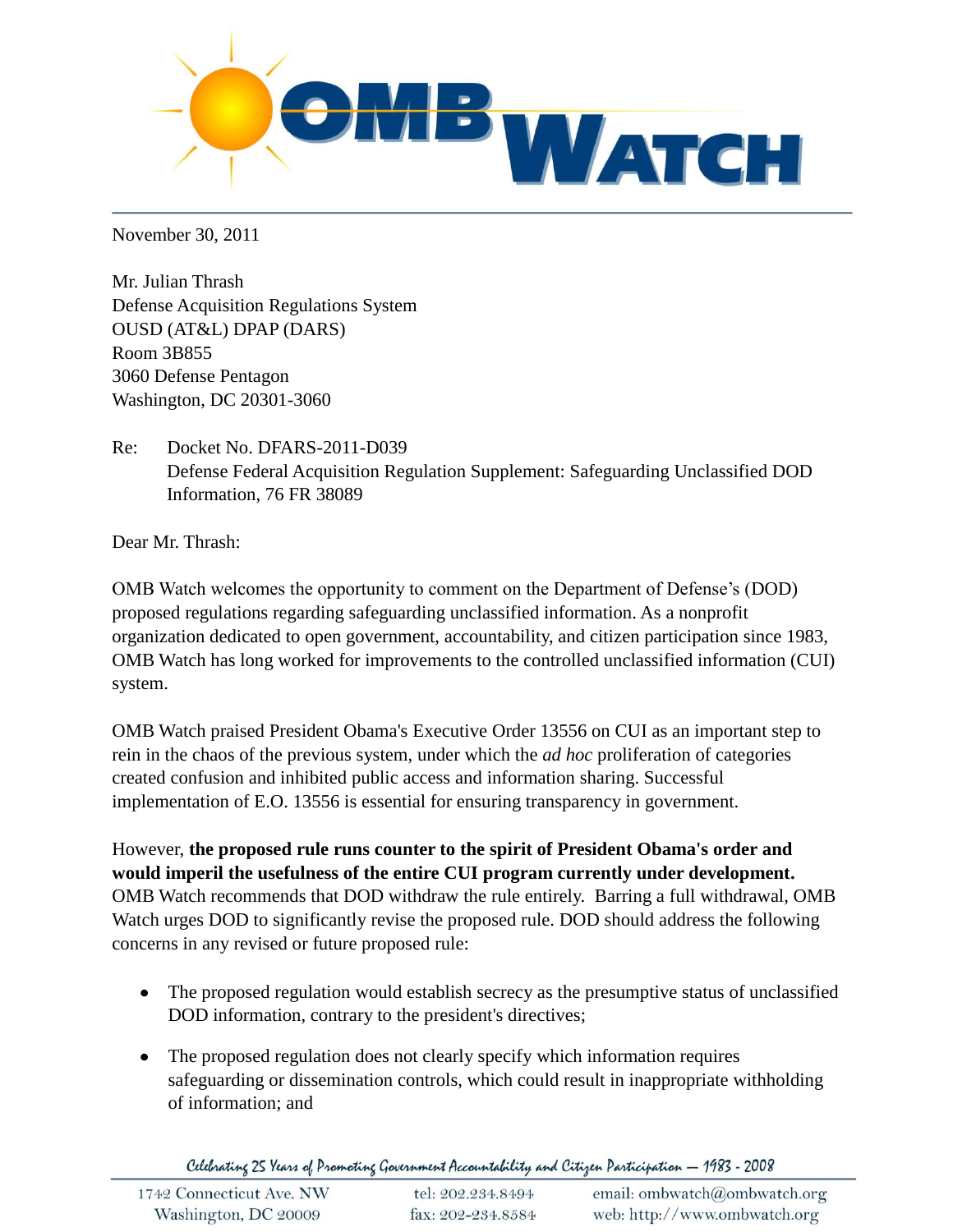• The proposed regulation could be construed to circumvent the CUI executive order or to prematurely establish a new CUI category.

## **The proposed regulation would establish secrecy as the presumptive status of unclassified DOD information, contrary to the president's directives**

OMB Watch is concerned that the proposed regulation does not seem to embrace the presumption of government openness, contrary to President Obama's directives and democratic principles. President Obama's 2009 memorandum regarding the Freedom of Information Act directed agencies to "adopt a presumption in favor of disclosure."<sup>1</sup> E.O. 13556 also expressed this principle, stating, "If there is significant doubt about whether information should be designated as CUI, it shall not be so designated." However, the proposed rule would effectively establish a presumption that DOD information should not be publicly accessible. Although contractors would have basic safeguarding responsibilities for any nonpublic information, there is no practical way of knowing whether particular information had been cleared for public release. As a result, contractors would have to treat all information as presumptively nonpublic, thus contradicting the president's intentions and increasing government secrecy. OMB Watch recommends DOD clarify in any future versions of the rule that contractors are only expected to safeguard information that is specifically designated for protection.

## **The proposed regulation does not clearly specify which information requires safeguarding or dissemination controls, which could result in inappropriate withholding of information**

The proposed rule does not define which information is subject to enhanced safeguarding requirements but instead refers to definitions in internal DOD policies. Without describing the scope and definition of the information to be controlled, the proposed rule's enhanced safeguarding requirements are essentially meaningless and preclude substantive public comment. Unless controlled information is specifically delineated, there is a risk that information will be overly controlled beyond actual legal authorization. OMB Watch recommends that any future version of this rule should include a specific definition and scope of the information being addressed.

 $\overline{a}$ 

<sup>1 74</sup> FR 4683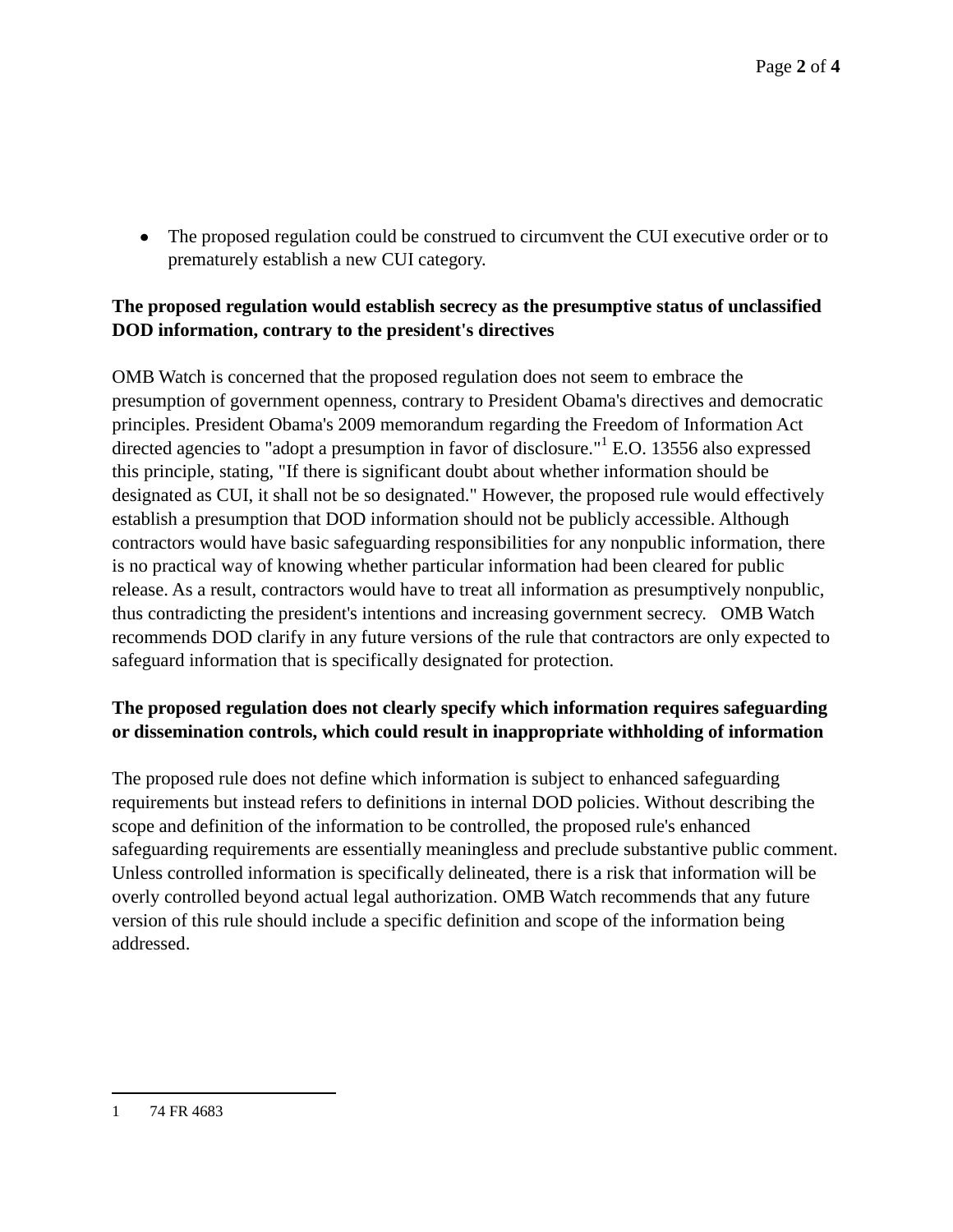## **The proposed regulation could be construed to circumvent the CUI executive order or to prematurely establish a new CUI category**

The proposed rule would enshrine several of DOD's internal legacy sensitive but unclassified categories as the basis for enhanced safeguarding requirements. OMB Watch objects to the use of such categories as part of any description or definition. These categories are vague, overly broad, and only understood internally by DOD: were exactly the problems that President Obama's new CUI system aims to address. While E.O. 13556 is clear that agencies may only safeguard information where required by law, regulation, or government-wide policy, the proposed rule seeks to include categories with no such authorization. If the proposed rule is adopted, it could then be used as a regulation that would justify the creation of a new CUI category. Due to the breadth and vagueness of the proposed rule, if DOD submitted the proposed rule as the justification to create a new CUI category, OMB Watch would recommend that NARA reject the category as inconsistent with the intent of the executive order and damaging to government transparency. Moreover, the establishment of such a category would be premature, as the National Archives and Records Administration (NARA) only released its initial registry of CUI categories under the executive order in November 2011. DOD should work through the NARA before proposing the creation of any new categories. If DOD later discovers a category of unclassified information that truly requires safeguarding, then DOD should propose a specifically-targeted regulation regarding that class of information, after consulting with NARA, with clear definitions and the need for safeguarding clearly explained. In the meantime, OMB Watch recommends DOD remove all references to legacy sensitive but unclassified categories of information in any future versions of this rule.

Alternatively, the proposed rule could be construed to establish safeguarding requirements outside the context of the CUI system. However, E.O. 13556 is clear that the categories approved by NARA "shall serve as exclusive designations for identifying unclassified information throughout the executive branch that requires safeguarding or dissemination controls." DOD is not authorized to create safeguarding requirements outside the system established by the executive order. If agencies did otherwise, it would recreate the chaos of the previous system.